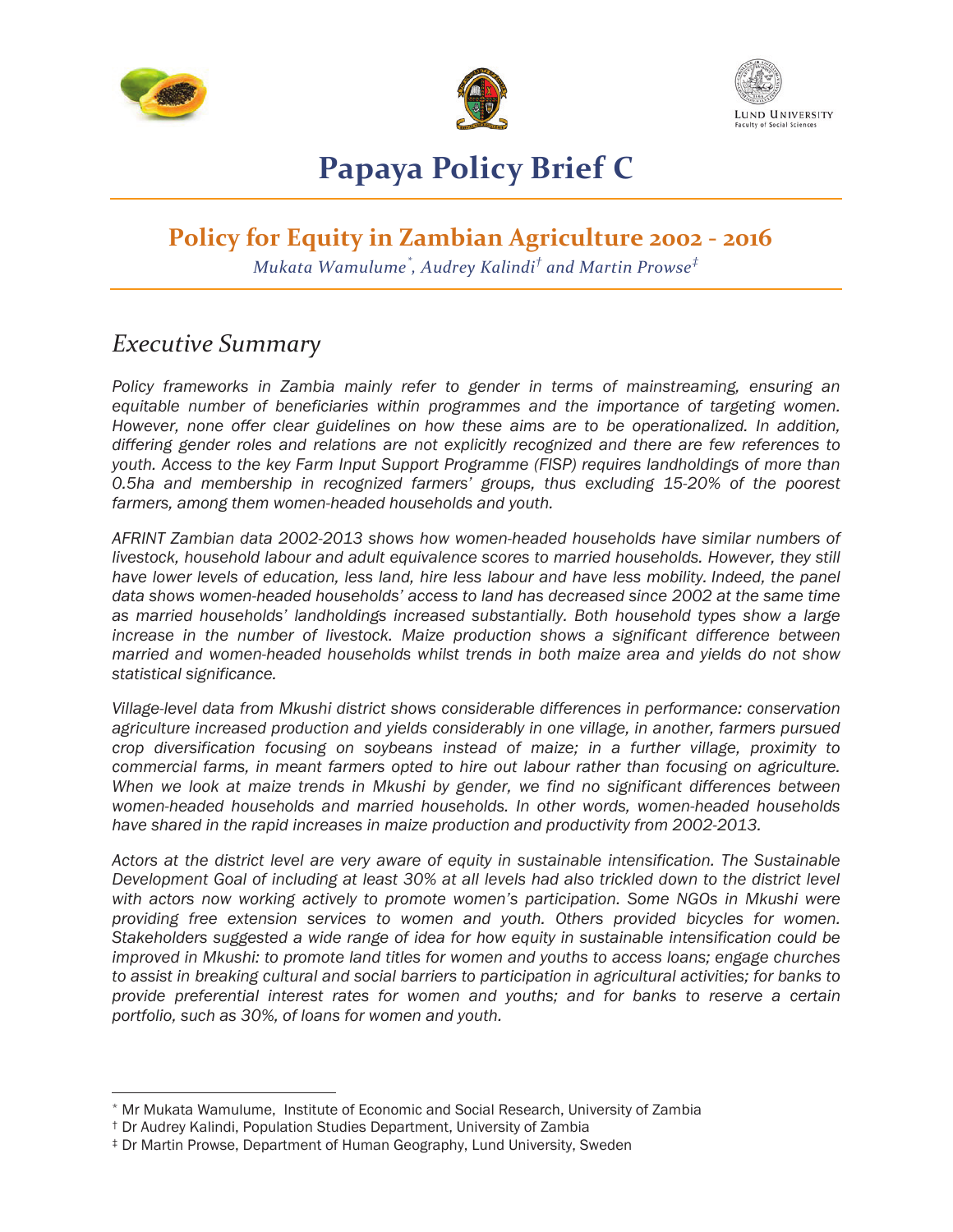# **Papaya Policy Brief C**



This brief outlines the Zambian policy framework and presents trends relating to intensification at the village level. Information is taken from two waves of panel data collected between 2002- 2013 within the AFRINT project run by Lund University and from a workshop held with agricultural stakeholders in Mkushi district in December 2016. <sup>1</sup> Stakeholders were asked to provide possible explanations for the trends observed and reflect upon what actors in the sector could do to improve gender and generational equity in sustainable intensification

#### **National Level Policy Framework and agricultural trends**

The guiding policy document for the agricultural sector in Zambia is the Sixth National Development Plan (R-SNDP) aimed at operationalizing the goals laid out in Vision 2030. The Plan focusses on private sector-led agricultural development, but does include measures to enhance productivity and income among small-scale farmers. A National Agricultural Policy (NAP) is currently under revision. Furthermore, a National Agricultural Investment Plan (NAIP) has been developed under the Comprehensive Africa Agriculture Development Programme (CAADP), but the level of implementation is unclear. The latter is the most comprehensive and focuses on smallholders in relation to the Farm Input Support Programme (FISP) which has been extended to a greater number of recipients, albeit with each beneficiary receiving a smaller package than previously. Gender issues are widely, albeit not consistently, referred to in all of these policies, primarily in relation to mainstreaming and ensuring an equitable number of beneficiaries of programmes. These frameworks also mention the importance of targeting women in order to overcome inequities in access, but it is not clear how this is to be operationalized. Differing gender roles and relations are not explicitly recognized. There are few references to youth, or specific measures for youth inclusion.2 Furthermore, access to FISP requires landholdings of more than 0,5 ha and membership in recognized farmers' groups, thus excluding 15-20% of the poorest farmers, among them women-headed households.<sup>3</sup>

Zambian panel data from AFRINT in 2002, 2008 and 2013 shows the proportion of women-headed households stayed relatively constant at between 20-24% of the total 275 households. The data shows that women-headed households have similar numbers of livestock and household labour as well as adult equivalence scores to married households, but still have lower levels of education, less land, hire less labour and have less mobility (as proxied by bicycle ownership), the latter being important in terms of mobility and access to markets. Table 1 shows that women-headed

-

<sup>1</sup> See http://www.keg.lu.se/en/research/research-projects/current-research-projects/afrint

<sup>2</sup> See Papaya Baseline Background Note for an overview of agricultural policies in Zambia https://www.agripapaya.com/resources

<sup>3</sup> Andersson Djurfeldt, A and E Hillbom, 2016, 'Pro-poor agricultural growth – Inclusion or differentiation? Village level perspectives from Zambia, in *Geoforum* 75 (2016) 220-233. The graphic above does not show labels for Munsakamba village in Mkushi nor Nega Nega village in the southern cluster.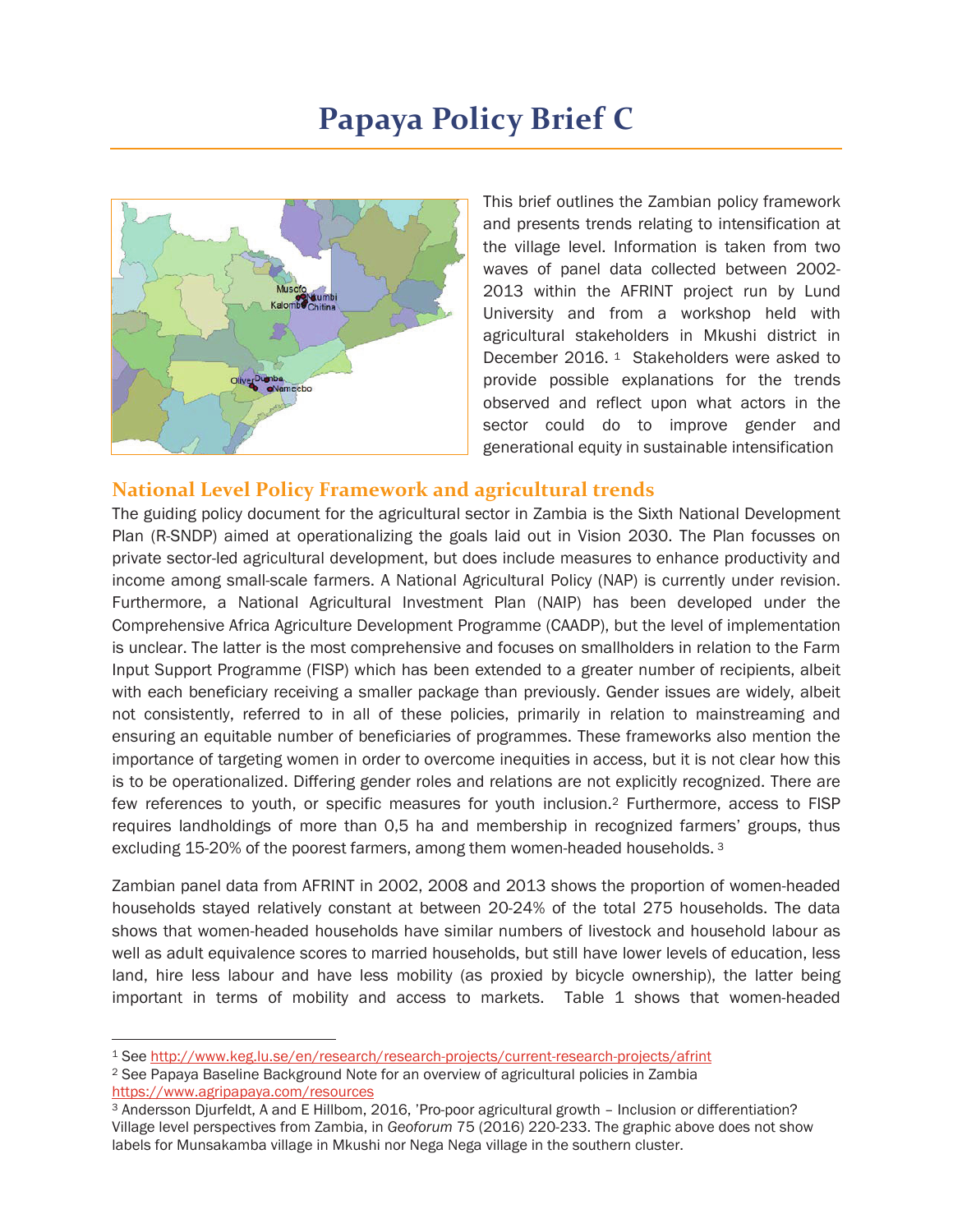households' access to land has stayed constant since 2002 although overall land areas have increased substantially especially for married households. Both women-headed and married households show a large increase in the number of livestock and a slight but significant increase in adult able workers.

|                              |                | Zambia |      |         |
|------------------------------|----------------|--------|------|---------|
| <b>Paired sample T-tests</b> |                |        |      |         |
|                              |                | 2002   | 2013 | Sig.    |
|                              |                |        |      |         |
| Land in hectares             | Overall        | 2.99   | 3.82 | $***$   |
|                              | <b>Married</b> | 3.27   | 4.41 | ****    |
|                              | <b>WHH</b>     | 2.2    | 2.0  |         |
|                              |                |        |      |         |
| <b>Livestock TLU</b>         | Overall        | 1.15   | 4.82 | ****    |
|                              | <b>Married</b> | 1.35   | 5.65 | $***$ * |
|                              | <b>WHH</b>     | 0.56   | 2.16 | $***$   |
|                              |                |        |      |         |
| <b>Adult able workers</b>    | <b>Overall</b> | 4.23   | 5.10 | $***$   |
|                              | <b>Married</b> | 4.36   | 5.16 | ****    |
|                              | <b>WHH</b>     | 3.83   | 4.28 |         |
|                              |                |        |      |         |
| <b>Hired labour - Yes</b>    | Overall        | 125    | 133  |         |
|                              | <b>Married</b> | 100    | 103  |         |
|                              | <b>WHH</b>     | 25     | 29   |         |

#### Table 1: Trends through time for key assets 2002 - 2013

Source: AFRINT III dataset, Department of Human Geography, Lund University, Sweden

Table 2 shows how maize production has increased between 2002-2013 among all household types, although the increase is greater for married households. Yields have also increased dramatically.

#### Table 2: Maize area, production and yield for all, married and WHH in Malawi and Zambia, 2002 - 2013

| Paired sample T-tests                 |                 |      |      |         |       |
|---------------------------------------|-----------------|------|------|---------|-------|
| Area under maize, 3 year average, hec | <b>All</b>      | 2002 |      | 1,40    | $***$ |
|                                       |                 |      | 2013 | 1,70    |       |
|                                       | <b>Married</b>  | 2002 |      | 1,51    | $***$ |
|                                       |                 |      | 2013 | 1,80    |       |
|                                       | <b>Women HH</b> | 2002 |      | 1,00    | 0,11  |
|                                       |                 |      | 2013 | 1,23    |       |
| Maize production, kgs                 | <b>All</b>      | 2002 |      | 1574,72 | ****  |
|                                       |                 |      | 2013 | 3651,83 |       |
|                                       | <b>Married</b>  | 2002 |      | 1659,98 | ****  |
|                                       |                 |      | 2013 | 4069,38 |       |
|                                       | <b>Women HH</b> | 2002 |      | 1259,82 | **    |
|                                       |                 |      | 2013 | 1973,05 |       |
| Yields, kg per hectare                | <b>All</b>      | 2002 |      | 1159,93 | ****  |
|                                       |                 |      | 2013 | 1998,63 |       |
|                                       | <b>Married</b>  | 2002 |      | 1161,40 | ****  |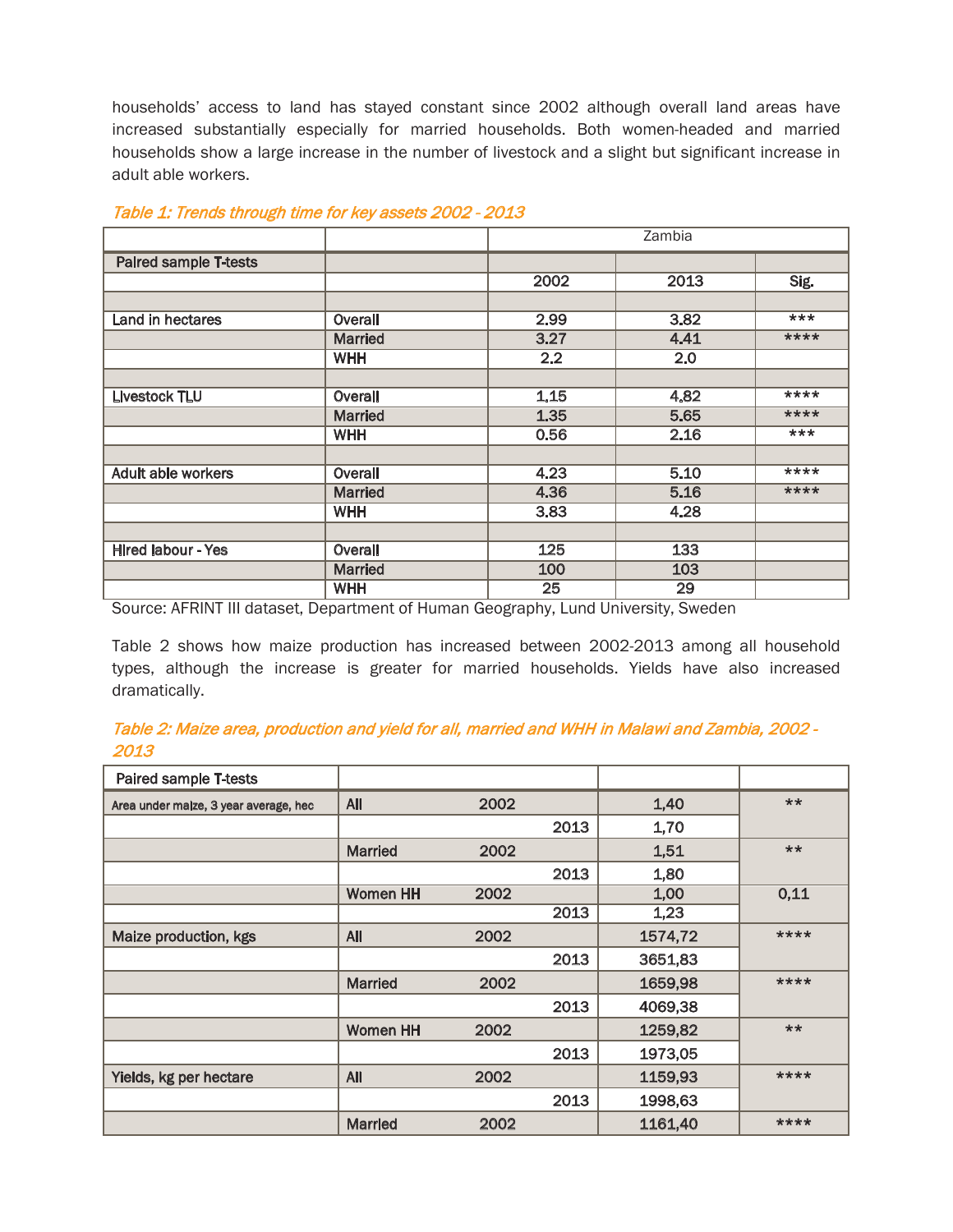|                 |      | 2013 | 2032,09 |     |
|-----------------|------|------|---------|-----|
| <b>Women HH</b> | 2002 |      | 1145,58 | *** |
|                 |      | 2013 | 1863,71 |     |

Source: AFRINT III dataset, Department of Human Geography, Lund University, Sweden

Table 3 confirms that maize production which shows a significant difference between married and women-headed households. However, trends in yields do not show statistical significance demonstrating that women-headed households have shared in the overall productivity increases during this time period.

Table 3: Trends in maize cultivation, married and women-headed households

| <b>Two-sample T-tests</b>                            |          | No. | Mean | Sig.     |
|------------------------------------------------------|----------|-----|------|----------|
| Area under maize, 3 year average, change 2002 - 2013 | Married  | 190 | 0,33 | 0.7      |
|                                                      | Women HH | 49  | 0.24 |          |
| Maize production, change 2002 - 2013                 | Married  | 160 | 2409 | $0.03**$ |
|                                                      | Women HH | 47  | 713  |          |
| Yields, kgs per hec, change 2002 - 2013              | Married  | 159 | 870  | 0.5      |
|                                                      | Women HH | 47  | 718  |          |

Source: AFRINT III dataset, Department of Human Geography, Lund University, Sweden

### **Village Level Trends**

During the district-level workshops, data from villages in Mkushi district in central Zambia were presented to participants. The villages that were part of the AFRINT study include Munsakamba, Nkumbi, Chitina, Kalome and Musofu. The main crop cultivated is maize. As seen in Figure 1, area under maize has increased during the 2002-2013 period in the majority of villages. In Chitina this is explained by the adaption of conservation farming, whereas in Munsakamba maize is a major cash crop. In Musofu, the only village in which the maize area had declined, farmers had pursued crop diversification focusing on soybeans instead of maize. Figure 2 shows that there was a general decline in labour in households. This can be explained by an increased use of private actors offering labour services, greater use of tractors and, in Kalombe, a preference for charcoal burning over farming. Furthermore, the proximity of commercial farms, in Nkumbi for example, means that farmers opt to hire out their labour rather than focusing on their own agricultural activities.



Chitina

For Afrint II villages: Old village number:

Kalombe

Musofu

 $\gamma$ 

Munsakamba Nkumbi



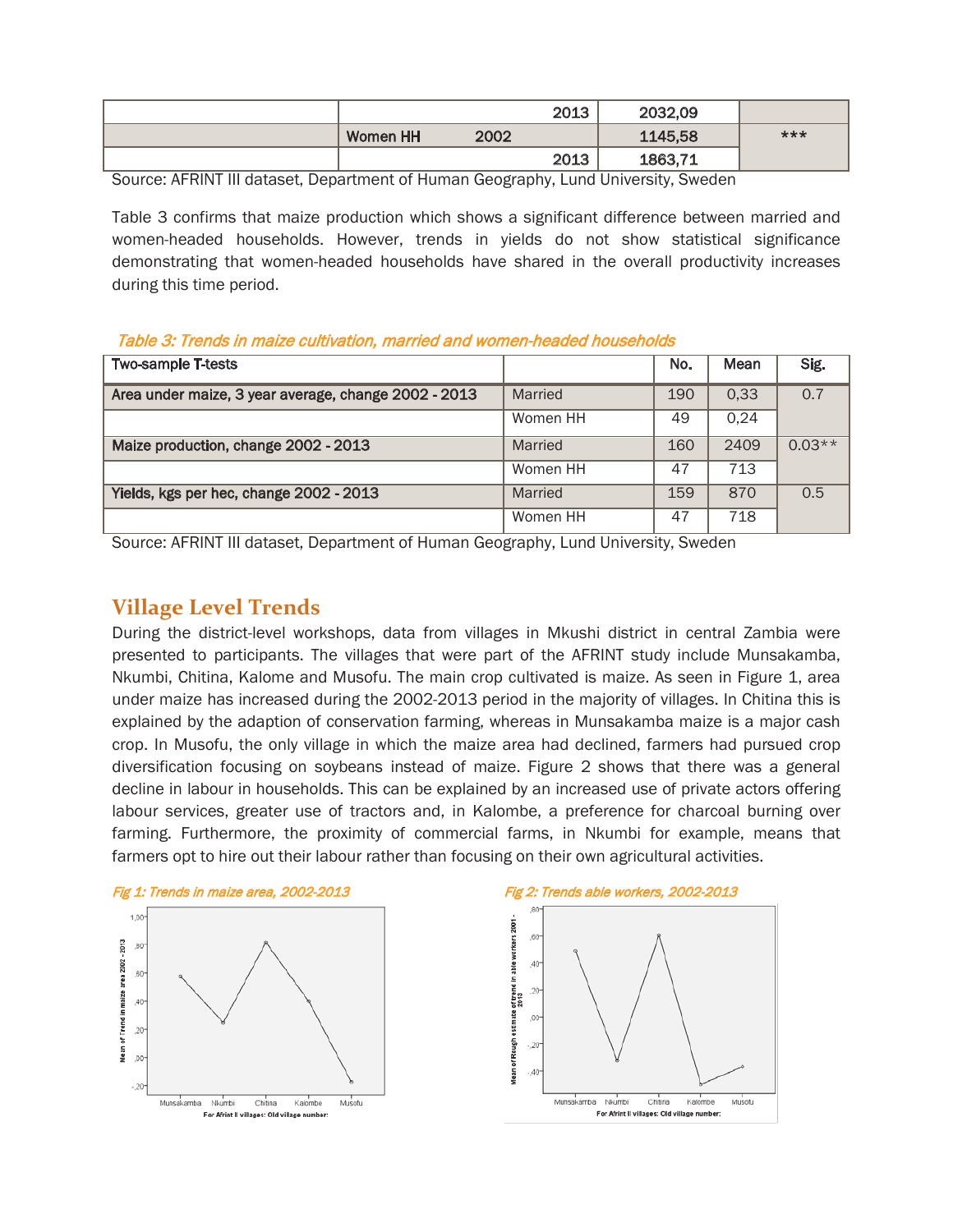In relation to fertilizer application (see Figure 3), the high levels in Chitina and Kalombe were explained by increased area whereas the smaller increase in Nkumbi relates to the fact that farmers work on commercial farms. Similarly, the focus on soybean and vegetable production in Musofu requires lower levels of fertilizer application.





Again, the trends in maize production in Figure 4 relate to the importance of maize production in each village. In Chitina, the high production levels are related to the practice of conservation farming. In Musofu, production was high despite lower levels of fertilizer application which was related to good rainfall patterns.







*Fig 6: Amount of maize marketed 2008-13, Kgs Fig. 7: Difference in amount of maize marketed 2008-13* 

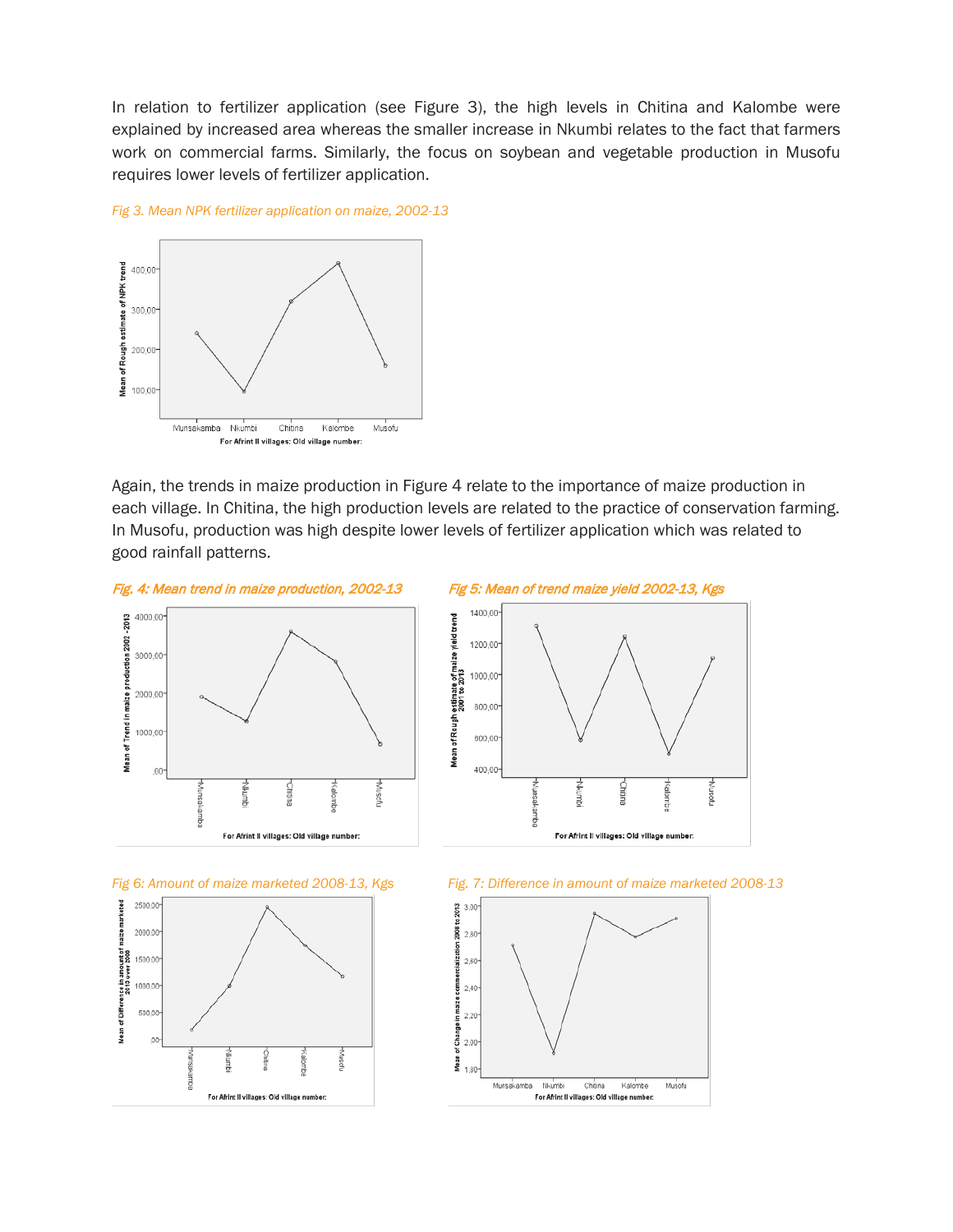In relation to commercialization, Chitina marketed the highest levels of maize during the 2008-2013 period. This can be explained by the increase in land productivity in the area and that the FRA started to purchase maize from Chitina in 2011. The low levels observed in Munsakamba could be related to the high population density and presence of hammer-mills meaning that maize is used predominantly for consumption.

When we look at maize trends in Mkushi by gender, we actually find no significant differences between women-headed households and married households. The increase in maize area is around 0.5 hectares for both types of households, trends in able workers are negligible, married households increased fertilizer application by almost a factor of two compared to women-headed households (an increase of 225kgs compared to 125kgs) but due to the small number of women-headed households in the panel no significance is recorded. Whilst production increases have been higher in married households (over 2,5MTs compared to 1.2MTs for women-headed households) productivity increases have actually been higher in the latter (although this is not significant). We now turn to the many actors promoting sustainable intensification in Mkushi, governmental, private and nongovernmental organisations.

Although actors did consider equity in their work, many stakeholders were of the opinion that a number of additional measures could improve inclusion of women and youth in agriculture. Table 4 provides an overview of the actors active in the district and suggestions made on measures that could be taken to enhance equity in sustainable intensification. Actors at the district level are very aware of issues relating to equity in sustainable intensification and were encouraged in this by national and workplace policies. The Sustainable Development Goal of including at least 30% at all levels had also trickled down to the district level with actors now working actively to promote women's participation. For example, training session have been provided to extension officers to increase their awareness of gender and generation. Some NGOs in Mkushi were providing free extension services to women and youth and others had provided bicycles for women.

Furthermore, FISP implementation includes specific measures to encourage women and youth to participate in farming. These incentives from above, both policy and financial provisions, were deemed to be important as freedom at the individual level is limited. However, extension officers do have opportunities to influence policy by feeding back their experiences from the ground to their superiors. Table 5 outlines opportunities and challenges to further increasing gender and generational equity which Papaya will work from 2017 - 2020.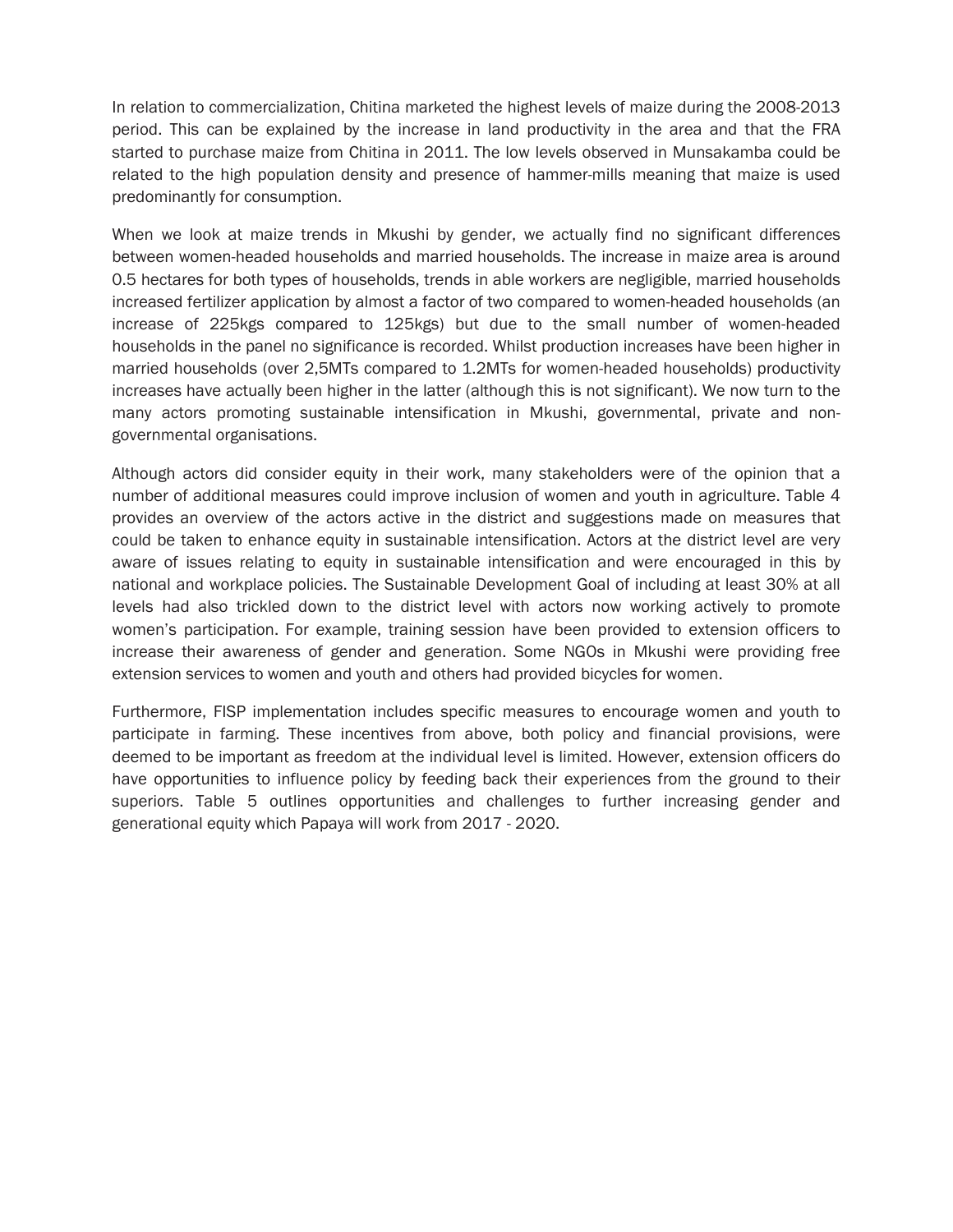| <b>Actors</b>                             | Suggested actions to promote equity                                                                                                                                                                                                                                                                                                                                                                                                                                                                                                                                                                                                                                                                                                                                                                                                                                                                                                               |
|-------------------------------------------|---------------------------------------------------------------------------------------------------------------------------------------------------------------------------------------------------------------------------------------------------------------------------------------------------------------------------------------------------------------------------------------------------------------------------------------------------------------------------------------------------------------------------------------------------------------------------------------------------------------------------------------------------------------------------------------------------------------------------------------------------------------------------------------------------------------------------------------------------------------------------------------------------------------------------------------------------|
| Ministry of Agriculture                   | The MoA should encourage organized women's groups (e.g. cooperatives) to help them access facilities such as credit;<br>• Encourage WHH to join agricultural groups (participation);<br>• Promote equal representation of males and females in agricultural training;<br>Extension workers need to understand the daily activity calendar of women farmers so as to incorporate them when<br>planning for trainings, meetings, etc., thereby enhancing their participation and confidence in agricultural activities;<br>Promote policy to issue land titles to women and youths to enable them get loans from banks. Most banks require collateral<br>$\bullet$<br>which many women and youths do not have. They thus face difficulties in accessing credit from banks and other financial<br>lending institutions.                                                                                                                              |
| Ministry of Community<br>Development      | Consider youths and women to a greater extent, especially widows, for example through providing vouchers that they give<br>out to vulnerable people e.g. for seeds (maize, ground nuts, and soya beans);<br>Carry out female and youth sensitisation about how agriculture can help empower women and youth livelihoods.                                                                                                                                                                                                                                                                                                                                                                                                                                                                                                                                                                                                                          |
| Agricultural cooperatives                 | Reserve 30% of positions for women in a deliberate attempt to allow women to have positions and influence decision<br>$\bullet$<br>making in cooperatives;<br>Men should be encouraged to bring their wives to cooperative meetings.<br>$\bullet$                                                                                                                                                                                                                                                                                                                                                                                                                                                                                                                                                                                                                                                                                                 |
| Zambia National farmers'<br>Union         | Carry out sensitisation of communities and traditional leaders on the importance of gender and youth involvement in<br>$\bullet$<br>agriculture;<br>Engage churches to assist in breaking cultural and social barriers to women and youth participation in agricultural activities;<br>$\bullet$<br>Make and enforce policies such as reserving 30% of positions for women and youth in all programmes and incentives for<br>$\bullet$<br>farmers:<br>Women and youth could be given additional schedules for meetings to enable them to attend and participate in these<br>meetings:<br>Promote traditionally 'female' crops such as groundnuts and sweet potatoes to increase women's participation;<br>Deliberate design of information packages on farming activities that encourage and promote household approaches and<br>$\bullet$<br>running promotions on inputs for example female participation in farming ventures and its benefits. |
| Ministry of Fisheries and<br>livestock    | No information                                                                                                                                                                                                                                                                                                                                                                                                                                                                                                                                                                                                                                                                                                                                                                                                                                                                                                                                    |
| Ministry of general Education             | No information                                                                                                                                                                                                                                                                                                                                                                                                                                                                                                                                                                                                                                                                                                                                                                                                                                                                                                                                    |
| <b>Conservation Farming Unit</b><br>(CFU) | No information                                                                                                                                                                                                                                                                                                                                                                                                                                                                                                                                                                                                                                                                                                                                                                                                                                                                                                                                    |

#### Table 4: Actors involved in sustainable intensification and possible improvements in terms of equity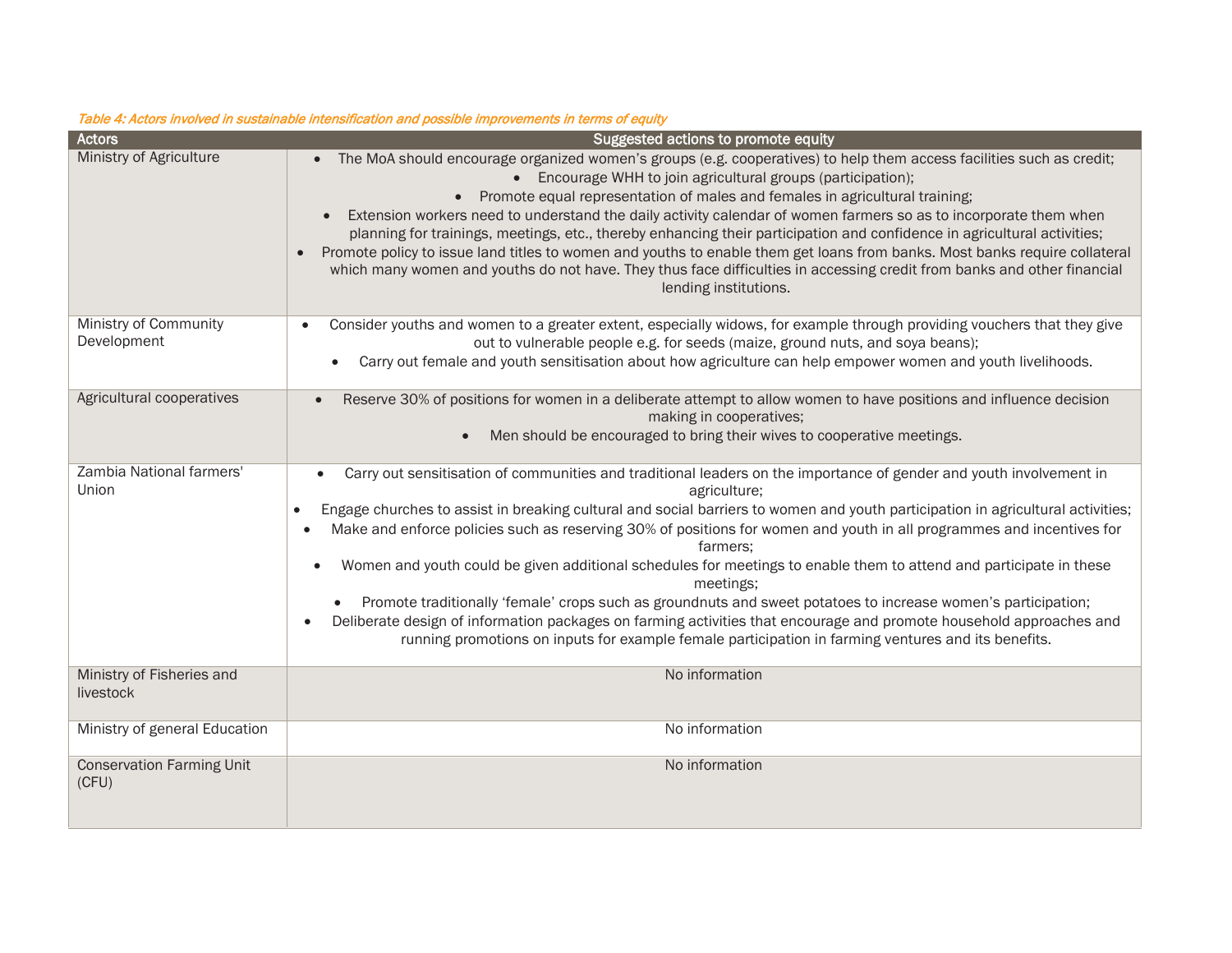| Development AID from People<br>to People (DAPP)<br>Musika (Market) helping | Reach out to more people through behavioural change;<br>$\bullet$<br>Increase the number of areas where they operate to reach out to more people and encourage women and youth<br>participation in agricultural activities;<br>Scaling up the e-voucher system to be able to give farming inputs to females and youth farmers and be able to monitor how<br>they are doing in terms of production. This would be empowering for women and youths as they lack capital to start up<br>farming activities.<br>Provide agricultural trainings to women and youths and link them to organisations providing services, credit and markets to                                                                                                                                                                                      |
|----------------------------------------------------------------------------|------------------------------------------------------------------------------------------------------------------------------------------------------------------------------------------------------------------------------------------------------------------------------------------------------------------------------------------------------------------------------------------------------------------------------------------------------------------------------------------------------------------------------------------------------------------------------------------------------------------------------------------------------------------------------------------------------------------------------------------------------------------------------------------------------------------------------|
| farmers to acquire<br>mechanisation                                        | the farmers                                                                                                                                                                                                                                                                                                                                                                                                                                                                                                                                                                                                                                                                                                                                                                                                                  |
| Women and youth clubs                                                      | No information                                                                                                                                                                                                                                                                                                                                                                                                                                                                                                                                                                                                                                                                                                                                                                                                               |
| Zambia Rain Ball<br>Development Fund (ZRDF)                                | Include more female and youth farmers in agricultural trainings provided for farmers.                                                                                                                                                                                                                                                                                                                                                                                                                                                                                                                                                                                                                                                                                                                                        |
| Village iduanas, chiefs and<br>churches                                    | More women should be appointed by chiefs as indunas and advisors so that they can have a voice and fight for the rights of<br>their fellow women.<br>Village heads should be involved in all agricultural activities so that there is buy in into the agriculture activities being<br>$\bullet$<br>carried out by the district agriculture officers.<br>Churches also need to be engaged to assist in breaking social and cultural norms which hinder women and youth<br>participation in leadership roles. This can be done by advocacy during church gatherings.<br>Sensitisation of traditional leadership on the importance of women and youth participation in agriculture. This will be an<br>approach that will involve all stakeholders concerned to help women and youths to improve their agricultural activities. |
| AFGRI (product market)                                                     | Provide loans to women and youths money at reduced interest rates and extend the payback period. Most women and<br>youths do not have start-up capital to engage in agricultural activities. Provision of inputs to youths and women should be<br>prioritised. In terms of trading, women and youth should also be given priority when selling in order for them to realise<br>profits from their agricultural produce.                                                                                                                                                                                                                                                                                                                                                                                                      |
| Agro dealers                                                               | Involve women and youths by having a deliberate policy to give them demonstration plots and training.<br>Increase sensitization about the safe use of chemicals-herbicides and help remove the belief that spraying is a man's job.<br>Promote personal safety clothing suited for women and youths and encourage women and youths to be agro-dealer agents<br>$\bullet$                                                                                                                                                                                                                                                                                                                                                                                                                                                     |
| Seed companies                                                             | Increase awareness of seed varieties among women headed households and youths.<br>Sensitise and empower women and youth to meet the requirements for out-grower schemes (to become seed growers,<br>sellers and agents).<br>Encourage women to be seed sellers/agents and increase the allocation of demonstration plots to women and youths.                                                                                                                                                                                                                                                                                                                                                                                                                                                                                |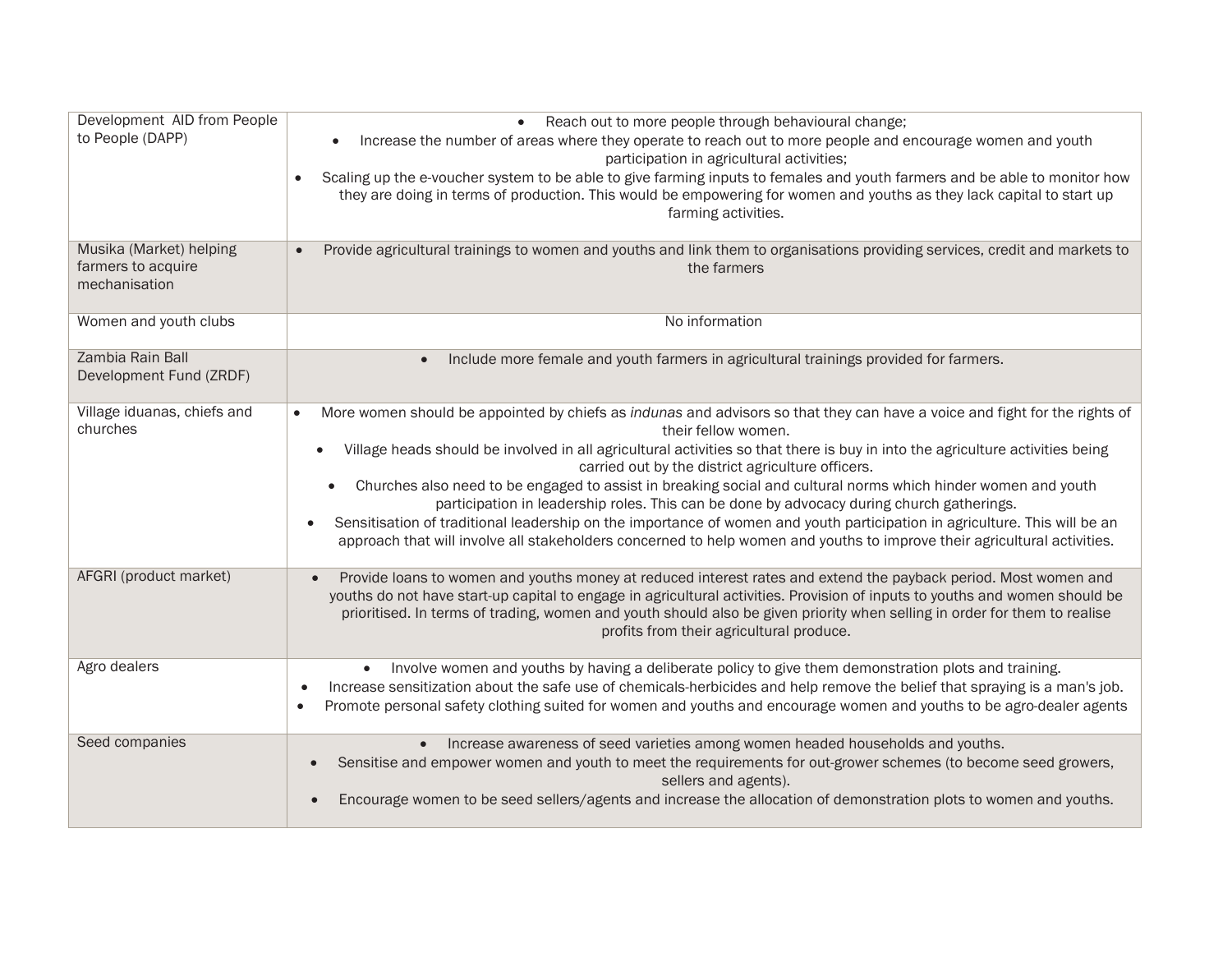| Farmers (Commercial and             | No information                                                                                                            |
|-------------------------------------|---------------------------------------------------------------------------------------------------------------------------|
| small scale)                        |                                                                                                                           |
| <b>Credit organisations (Banks)</b> | No information                                                                                                            |
| loaning for agriculture)            |                                                                                                                           |
| Food and Agriculture                | No information                                                                                                            |
| Organisation (FAO)                  |                                                                                                                           |
| World Food Programme (WFP)          | No information                                                                                                            |
| Food security pack (FSP)            | No information                                                                                                            |
| under ministry of community         |                                                                                                                           |
| development and social              |                                                                                                                           |
| welfare                             |                                                                                                                           |
| <b>Banks</b>                        | Provide preferential interest rates for women and youths as many women and youths cannot afford the current high interest |
|                                     | rates when borrowing money;                                                                                               |
|                                     | Reserve a certain portfolio, for example reserving 30% of loans for women and youths;<br>$\bullet$                        |
|                                     | Reach out more to women and youths for bank accounts with minimal bank book balances and interest rates.                  |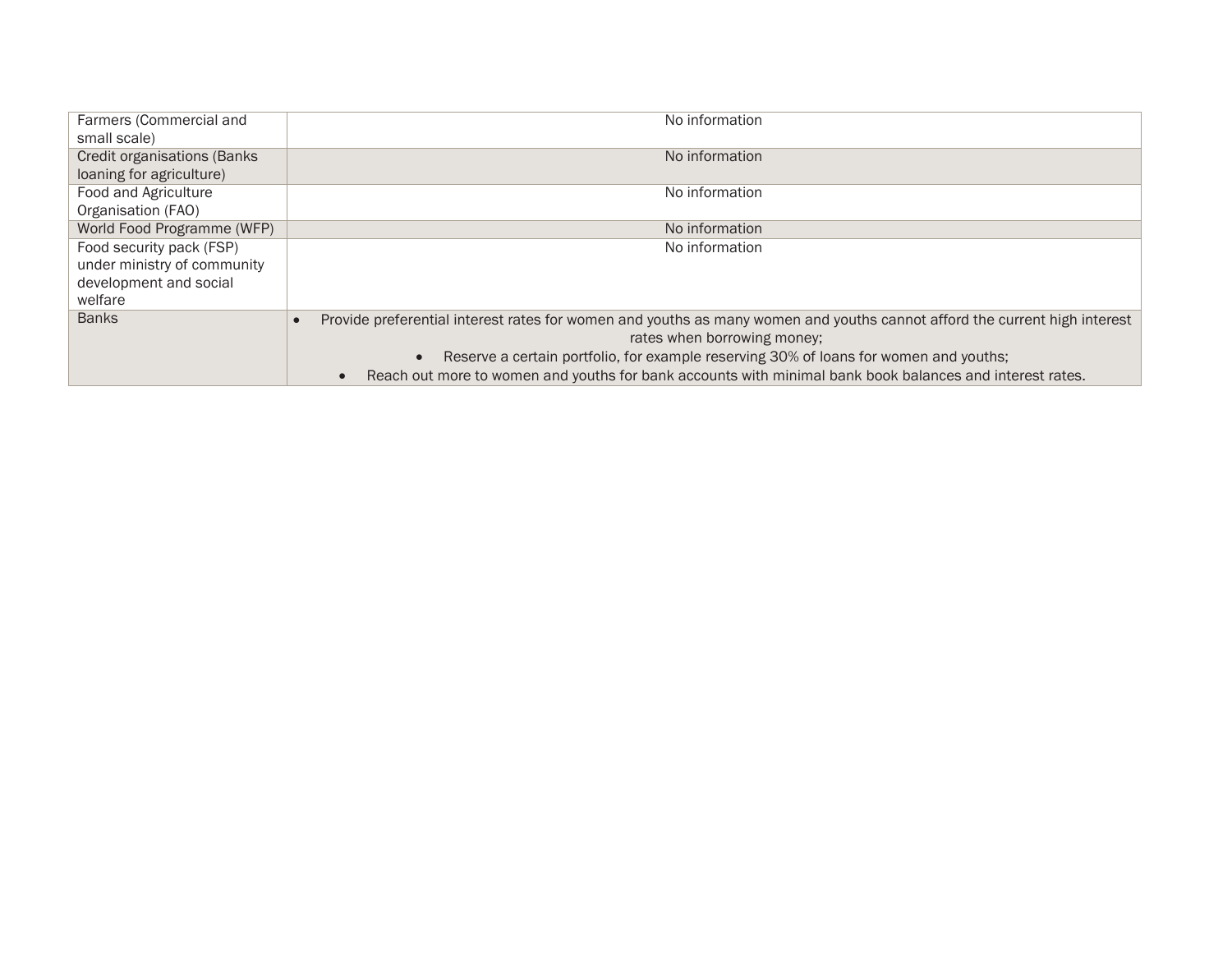| <b>Actors</b>                               | Opportunities                                                                                                                                                                                                                                                                                                                                                                                                                                                                                                                                                                                                                                                                                                                                                                                                                                                                                        | <b>Challenges</b>                                                                                                                                                                                                                                                                                                                                                                                                                                                                                                                                                                                                                                 |
|---------------------------------------------|------------------------------------------------------------------------------------------------------------------------------------------------------------------------------------------------------------------------------------------------------------------------------------------------------------------------------------------------------------------------------------------------------------------------------------------------------------------------------------------------------------------------------------------------------------------------------------------------------------------------------------------------------------------------------------------------------------------------------------------------------------------------------------------------------------------------------------------------------------------------------------------------------|---------------------------------------------------------------------------------------------------------------------------------------------------------------------------------------------------------------------------------------------------------------------------------------------------------------------------------------------------------------------------------------------------------------------------------------------------------------------------------------------------------------------------------------------------------------------------------------------------------------------------------------------------|
| Ministry of<br>Agriculture                  | • If women and youths form/join cooperatives it will be easier for<br>the Ministry to work with them.<br>The government is currently promoting gender and youth in<br>$\bullet$<br>agriculture which makes it easier for agricultural officers to<br>engage directly.<br>Donor projects often channelled through the Ministry, so if<br>$\bullet$<br>women and youths already engaged it is easier for them to get<br>support from other actors too.<br>The Ministry are able to offer trainings and free extension<br>$\bullet$<br>services.<br>Engagement with the Ministry can also provide access to<br>$\bullet$<br>resources and markets.<br>The current policy of including 30% women can also help them<br>$\bullet$<br>access infrastructure projects such as the building of roads and<br>shades for storage.<br>The Ministry can help monitor and evaluate intensification<br>activities. | Erratic funding;<br>$\bullet$<br>Lack of adequate transport;<br>$\bullet$<br>Extension officers to not have appropriate gear for riding<br>making it hard for them to move in farming areas, especially<br>during rains;<br>Erratic funding affects storage facilities that are available to<br>women and youth;                                                                                                                                                                                                                                                                                                                                  |
| Women and youth<br>clubs                    | $\bullet$<br>Organizing in clubs can facilitate access to ministry programmes<br>and to financial services.                                                                                                                                                                                                                                                                                                                                                                                                                                                                                                                                                                                                                                                                                                                                                                                          | No information                                                                                                                                                                                                                                                                                                                                                                                                                                                                                                                                                                                                                                    |
| Villages iduanas,<br>Chiefs and<br>churches | No information                                                                                                                                                                                                                                                                                                                                                                                                                                                                                                                                                                                                                                                                                                                                                                                                                                                                                       | Cultural and societal norms are hindering women and youth from<br>participating fully.<br>expectation that women should be in the home,<br>women and youth should defer to men in meetings.<br>That men dictate capital projects in their homes<br>women often do not have the right to choose what they grow<br>or how they manage and sell their produce<br>This is exacerbated by low levels of literacy among women, that<br>women do not know their rights and do not have confidence to<br>participate in intensification activities.<br>High workload of women affects their availability to participate<br>in intensification activities. |
| Agro dealers/seed<br>companies              | Women and youth usually interact with these dealers and seed<br>$\bullet$<br>companies. They could thus offer trainings in seed growing,<br>enabling women and youth to access markets once they harvest                                                                                                                                                                                                                                                                                                                                                                                                                                                                                                                                                                                                                                                                                             | Usually focussed on quick profits, and if projects are long term<br>$\bullet$<br>it is hard to get support;<br>Inadequate transport to reach women and youths in very rural<br>$\bullet$                                                                                                                                                                                                                                                                                                                                                                                                                                                          |

#### Table 5: Opportunities and challenges to equity in sustainable intensification at district level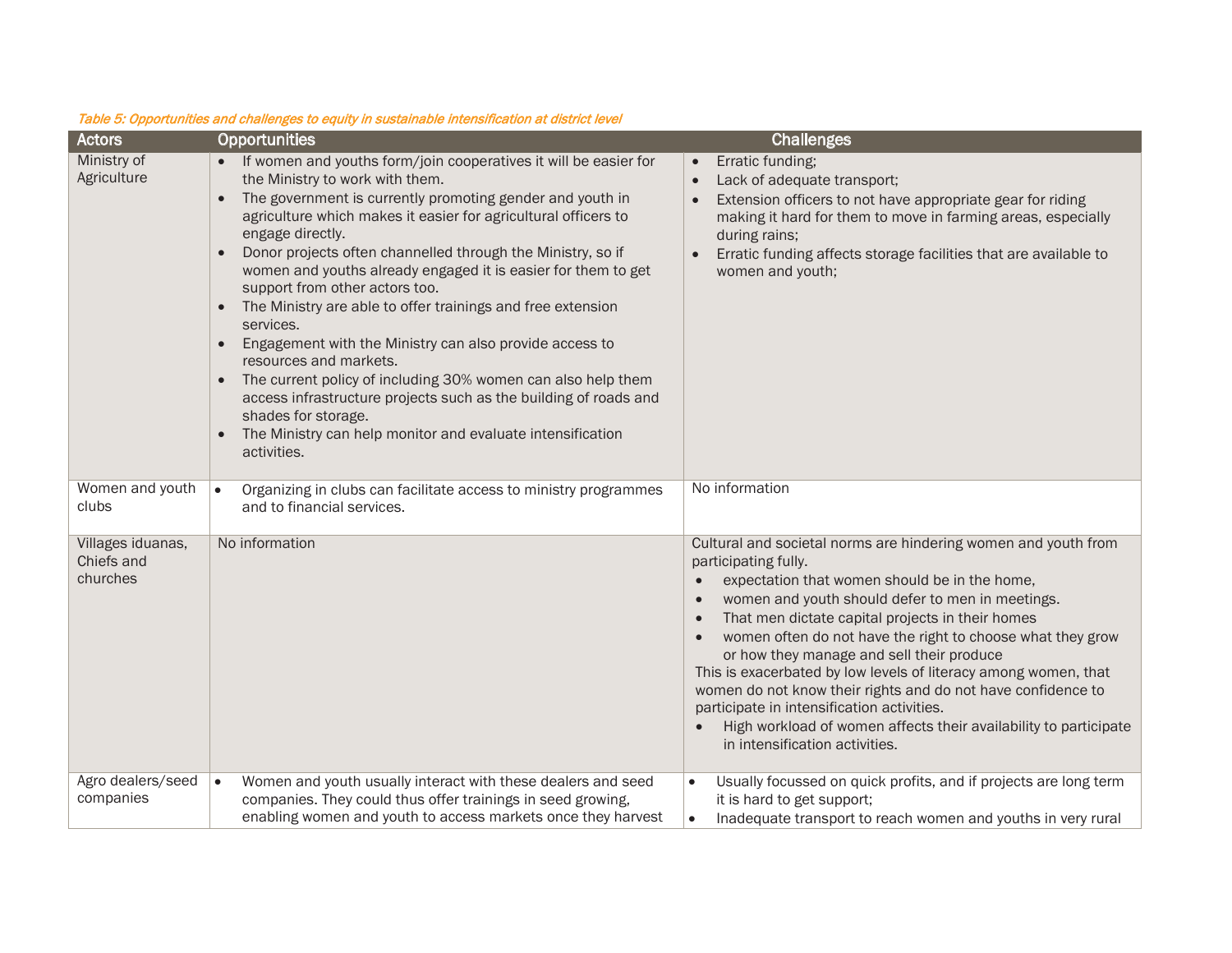|                                                   | their crops.                                                                                                                                                                                                                                                                                         | areas.                                                                                                                                                                                                                                                                                                                                                                                                                                                 |
|---------------------------------------------------|------------------------------------------------------------------------------------------------------------------------------------------------------------------------------------------------------------------------------------------------------------------------------------------------------|--------------------------------------------------------------------------------------------------------------------------------------------------------------------------------------------------------------------------------------------------------------------------------------------------------------------------------------------------------------------------------------------------------------------------------------------------------|
| <b>Farmers</b><br>(Commercial and<br>small scale) | No information                                                                                                                                                                                                                                                                                       | Poor adoption rates in relation to new farming technologies.                                                                                                                                                                                                                                                                                                                                                                                           |
| <b>Banks</b>                                      | Money available and set aside for lending.<br>If women and youth accessed loans they could engage in<br>agricultural intensification activities.<br>Possible to save money through opening back accounts<br>facilitating access to loans. Cooperatives can be used as<br>collateral for these loans. | High interest rates:<br>High loan processing challenges;<br>Limited availability of loans, especially when no collateral;<br>Societal and cultural norms hinder women and youths from<br>engaging directly with banks;<br>Illiteracy among women and youths challenge to access loans<br>as they demand written business plans.<br>Women and youth often do not meet requirements for loans,<br>such as being able to provide previous year's records. |